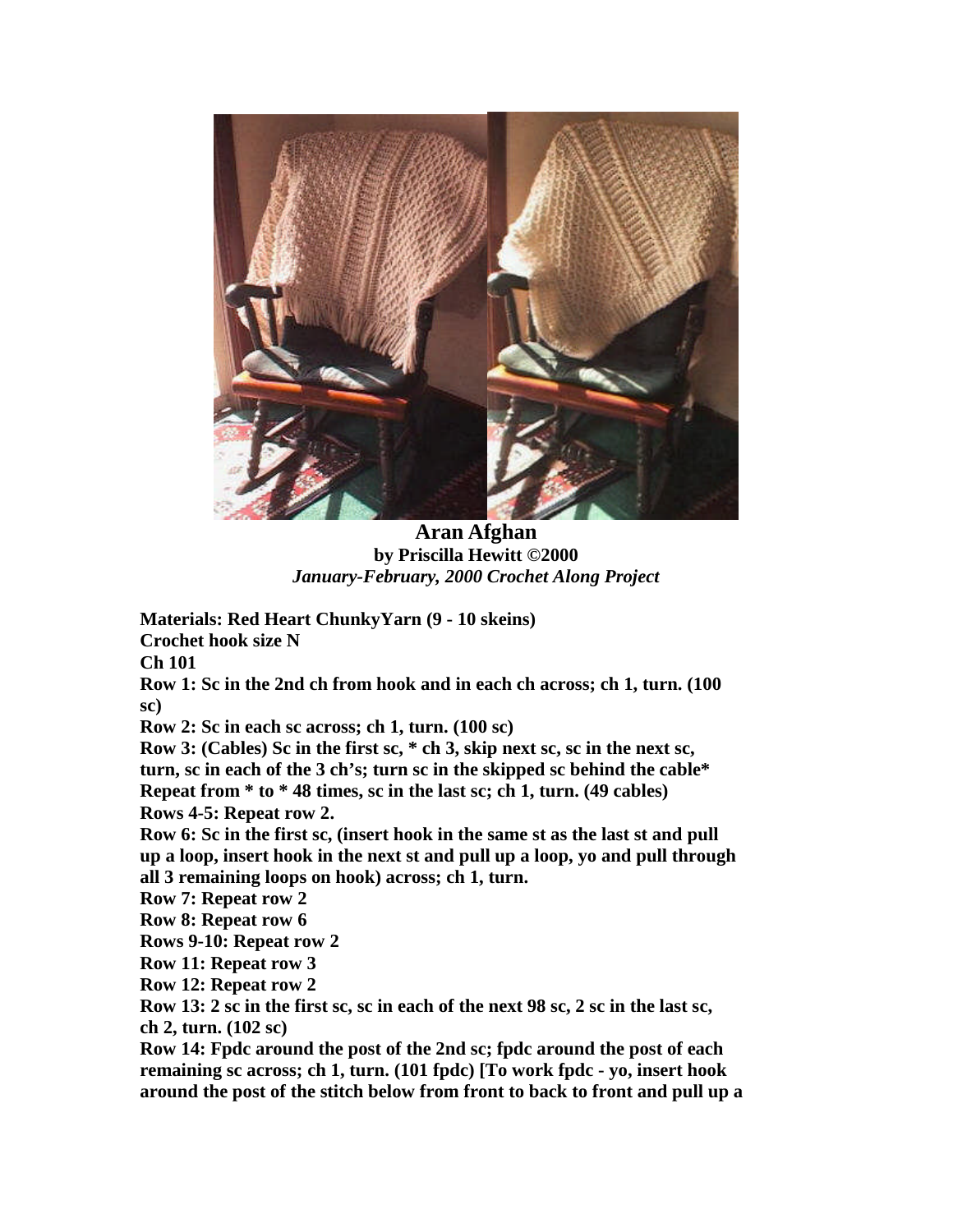**loop; (yo and pull through 2 loops on hook) twice]**

**Row 15: Sc in the first dc, (ch 5, skip next 3 dc, sc in the next dc) 24 times, ch 5, skip next 3 dc, sc in the top of the turning ch 3; ch 1, turn. (25 ch 5 loops)**

**Row 16: Working in front of the chain loops of row 15, sc in the first sc, (dc in each of the next 3 unworked dc on row 14, sc in the next sc on row 15) 25 times, ch 1, turn.**

**Row 17: Sc in the first sc, ch 3, skip next dc, sc in the next dc by inserting hook under the next ch 5 loop and into the next dc, (ch 5, skip next 3 sts, sc in the next dc by inserting hook under the next ch 5 loop and into the next dc) 24 times, ch 3, skip next dc, sc in the last sc; ch 1, turn.**

**Row 18: Working in front of the chain loops of the last row, sc in the first sc, dc in the next unworked st on row 16, sc in the next sc on row 17, (dc in each of the next 3 unworked sts on row 16, sc in the next sc on row 17) 24 times, dc in the next unworked st on row 16, sc in the last sc; ch 1, turn.**

**Row 19: Sc in the first sc by inserting hook under the first ch 3 loop and into the first sc, then complete sc, (ch 5, skip next 3 sts, sc in the next dc by inserting hook under the next ch 5 loop and into the next dc) 24 times, ch 5, sc in the last sc by inserting the hook under the last ch 3 loop and into the last sc, then complete sc; ch 1, turn.**

**Row 20: Working in front of the chain loops of row 19, sc in the first sc, (dc in each of the next 3 unworked sts on row 18, sc in the next sc on row 19) 25 times, ch 1, turn.**

**Rows 21-36 : (Repeat rows 17-20) 4 times.**

**Row 37: Repeat row 17.**

**Row 38: Repeat row 18; ch 2, turn.**

**Row 39: Yo, insert hook under ch 3 loop and into the first sc then complete as a normal dc; (dc in each of the next 3 sts, yo, insert hook under next ch 5 loop and into next dc then complete as normal dc) 24 times, dc in each of the next 3 sts, yo, insert hook under ch 3 loop and into the last sc then complete as a normal dc; ch 1, turn.**

**Row 40: Sc in each sc across; ch 1, turn. (101 sc)**

**Row 41: Bpsc around the post of the second sc, and around the post of each remaining sc across; ch 1, turn. (100 bpsc)**

**Rows 42-44: Repeat rows 2-4; ch 6 at the end of row 44.**

**Note: Row 45 is actually 100 rows of horizonal ribbing worked on 5 stitches and attached with sc's to row 44.**

**Row 45: Sc in the second ch from hook and in each of the next 4 ch's; sc in the first sc on row 44, sc in the next sc on row 44; turn, skip 2 sc, sc in the back loop only of the next 5 sc, \*ch 1, turn; sc in the back loop only of the next 5 sc, sc through both loops of each of the next 2 sc 's on row 44; turn, skip 2 sc, sc in the back loop only of the next 5 sc.\* Repeat from \* to \* 48 times; ch 1, do not turn (wrong side should be facing you.) (100 rows of ribbing)**

**Row 46: Sc in the side of each row of ribbing; ch 1, turn.**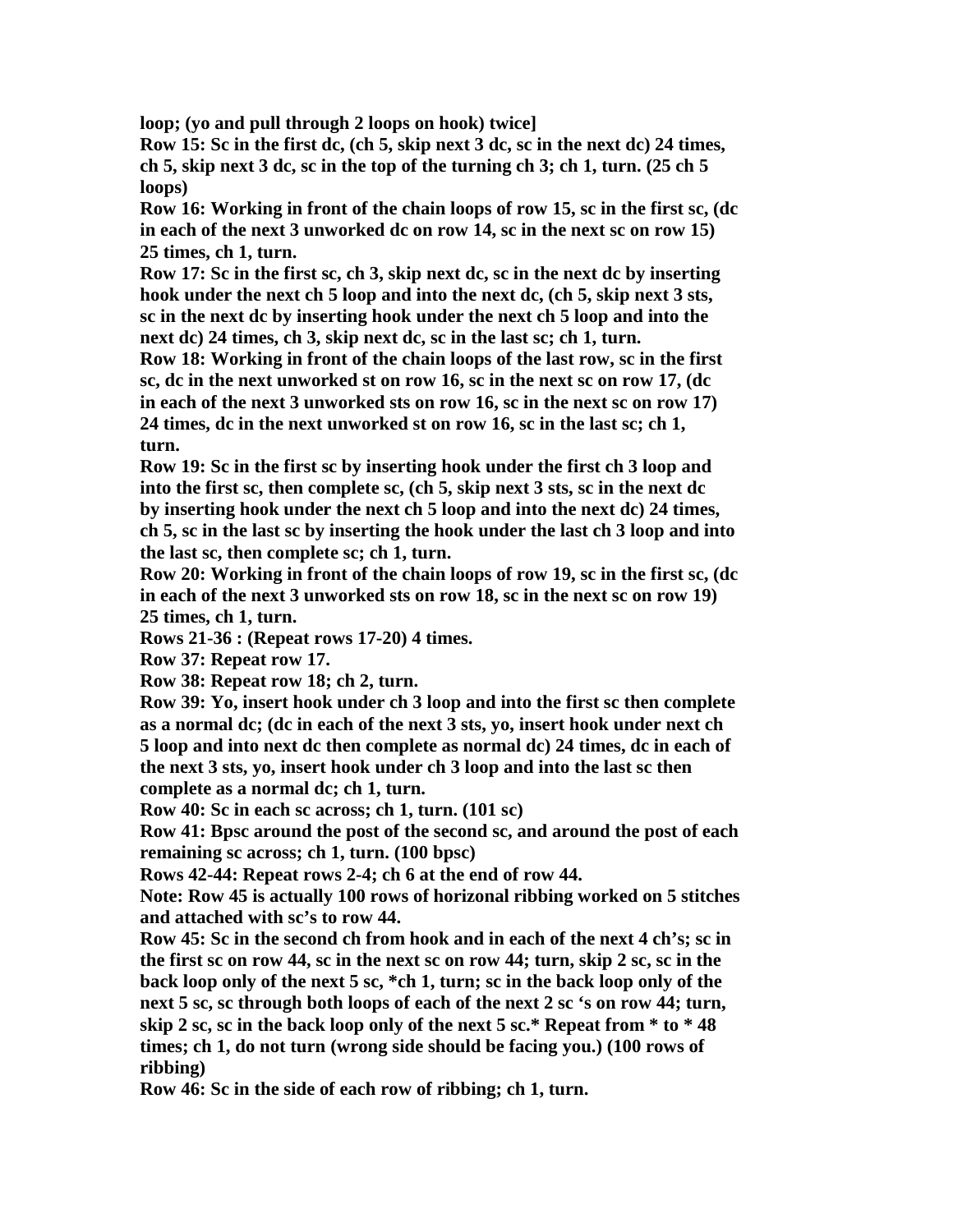**Rows 47-48: Repeat rows 3-4.**

**Row 49: Sc in each sc across; ch 1, turn. (100 sc)**

**Row 50: Fpsc around the post of the 2nd sc, fpsc around the post of each remaining sc across; ch 1, turn. (99 fpsc)**

**Row 51: Sc in each st across; ch 1, turn. (99 sc)**

**Row 52: Sc in the first sc, trc in the next sc, (sc in each of the next 3 sc, trc**

**in the next sc) 24 times, sc in the last sc; ch 1, turn. (99 sts)**

**Row 53: Repeat row 51**

**Row 54: Sc in each of the first 3 sc, trc in the next sc, (sc in each of the next 3 sc, trc in the next sc) 23 times, sc in each of the last 3 sc; ch 1,**

**turn. (99 sts)**

**Rows 55-66: (Repeat rows 51-54) 3 times (Pattern note: Row 60 is the center of the afghan.)**

**Rows 67-68: Repeat rows 51-52**

**Row 69: 2 sc in the first st, sc in each of the next 97 sts, 2 sc in the last st; ch 1, turn. (101 sc)**

**Rows 70-78: Repeat rows 40-48**

**Rows 79-107: Repeat rows 13-41**

**Rows 108-118: Repeat rows 2-12**

**Row 119: Sc in each sc across (100 sc); do not fasten off.**

**Use either of these edgings...your choice!**

**Edging #1 - Stout Fringe (crocheted)**

**Row 1: Do not turn; sc evenly across the sides of rows 119-1 at one end of the afghan; turn.**

**Row 2: Ch 13 (or the length you'd like for your fringe), sl st in the 2nd ch from hook and in each remaining ch, sc in the first sc on row 1, \*ch 13, sl st in the 2nd ch from hook and in each ch across, sc in the next sc on row 1\*. Repeat from \* to \* across. Fasten off.**

**Other end: With right side of the afghan facing you, attach yarn with a sc in the side of row 1 of the body of the afghan; sc evenly across the sides of rows 2-119, then repeat row 2 of edging. Fasten off.**

**Optional: For additional stability, with the right side of the afghan facing you, you can sl st in each st of row 119; fasten off. Repeat in the free loops of the foundation ch on row 1. Fasten off. Weave in ends.**

**Edging #2 - Ribbing**

**Row 1: Do not turn; sc evenly across the sides of rows 119-1 at one end of the afghan; ch 9 (or the length you'd like for edging), turn.**

**Row 2: Sc in the second ch from hook and in each of the next 7 ch's; sc in the first sc on row 1, sc in the next sc on row 1; turn, skip 2 sc, sc in the back loop only of the next 8 sc, \*ch 1, turn; sc in the back loop only of the next 8 sc, sc through both loops of each of the next 2 sc 's on row 1; turn, skip 2 sc, sc in the back loop only of the next 8 sc.\* Repeat from \* to \* across. Fasten off.**

**Other end: With right side of the afghan facing you, attach yarn with a sc in the side of row 1 of the body of the afghan; sc evenly across the sides of rows 2-119, then repeat row 2 of edging. Fasten off.**